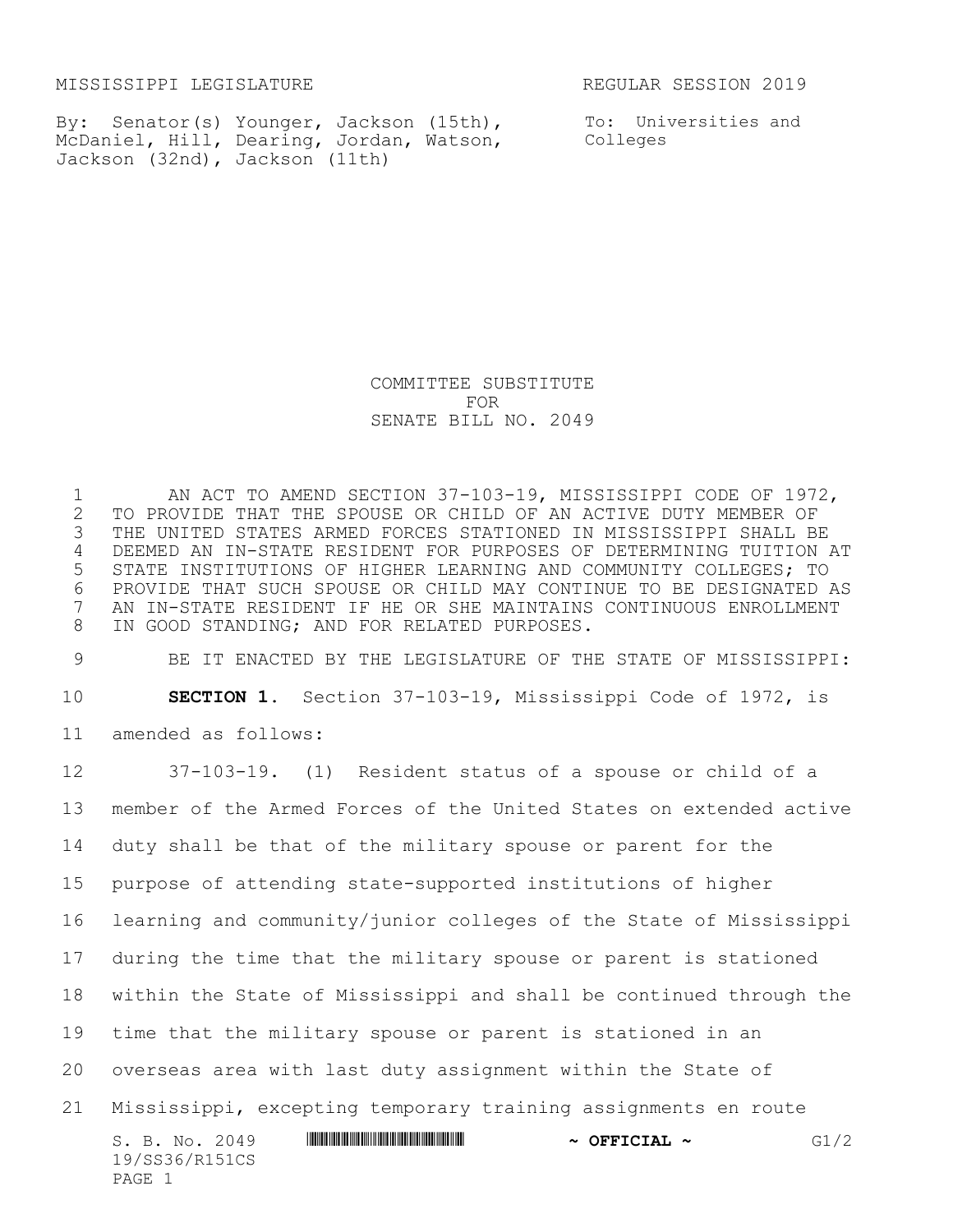from Mississippi. Resident status of a spouse or minor child terminates upon reassignment under Permanent Change of Station Orders of the military spouse or parent for duty in the continental United States outside the State of Mississippi, excepting temporary training assignments en route from Mississippi **\* \* \***. However, except for spouses who enroll at a professional school or college, spouses or children of members of the Armed Forces who attain Mississippi residency in accordance with the **\* \* \*** provisions **\* \* \*** of this subsection and who enroll full time in a Mississippi institution of higher learning or community/junior college **\* \* \*** shall maintain their residency status so long as they remain enrolled **\* \* \*** in good standing at a Mississippi institution of higher learning or community/junior college. Enrollment during summer school is not required to maintain such resident status.

 (2) The spouse or child of a member of the Armed Forces of the United States who dies or is killed is entitled to pay the resident tuition fee if the spouse or child becomes a resident of Mississippi within one hundred eighty (180) days of the date of death.

 (3) If a member of the Armed Forces of the United States is stationed outside Mississippi and the member's spouse or child establishes residence in Mississippi and registers with the Mississippi institution of higher learning or community/junior college at which the spouse or child plans to attend, the

S. B. No. 2049 **\*\*\* AND \*\*\* SEE ALLEST \*\*\* ASSESSED \*\*\*** \*\*\* OFFICIAL \*\* 19/SS36/R151CS PAGE 2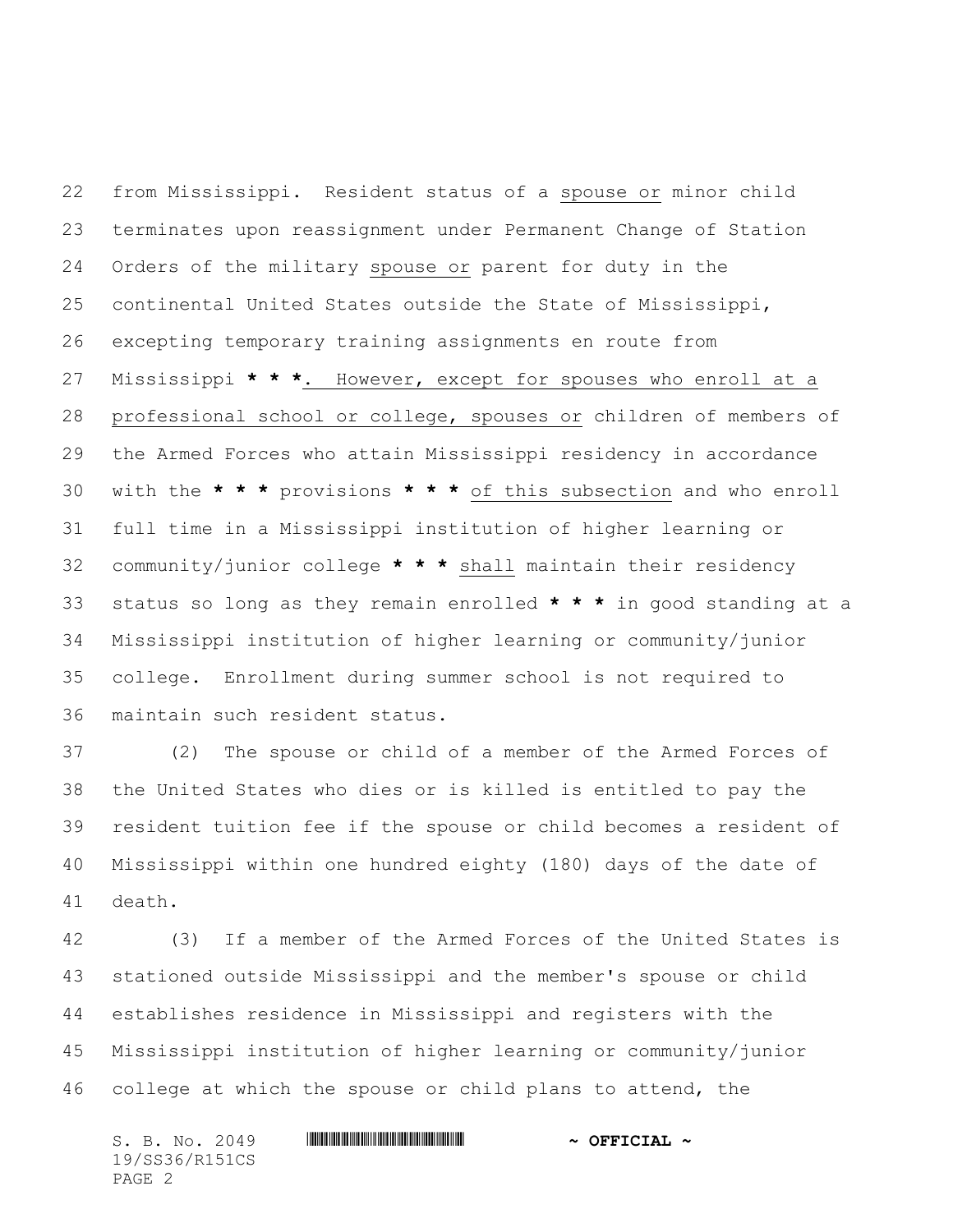institution of higher education or community/junior college shall permit the spouse or child to pay the tuition, fees and other charges provided for Mississippi residents without regard to length of time that the spouse or child has resided in Mississippi.

 (4) A member of the Armed Forces of the United States or the child or spouse of a member of the Armed Forces of the United States who is entitled to pay tuition and fees at the rate provided for Mississippi residents under another provision of this section **\* \* \*** shall maintain resident classification for tuition and fee purposes as long as he or she is continuously enrolled **\* \* \*** at a Mississippi institution of higher learning or community/junior college. A student may withdraw or may choose not to reenroll for no more than one (1) semester or term while pursuing a degree or certificate without losing resident status only if that student provides sufficient documentation by a physician that the student has a medical condition that requires withdrawal or nonenrollment. For purposes of this subsection, a person is not required to enroll in a summer term to remain continuously enrolled in a degree or certificate program. The person's eligibility to pay tuition and fees at the rate provided for Mississippi residents under this subsection does not terminate because the person is no longer a member of the Armed Forces of the United States or the child or spouse of a member of the Armed Forces of the United States.

S. B. No. 2049 **\*\*\* AND \*\*\* SEE ALLEST \*\*\* ASSESSED \*\*\*** \*\*\* OFFICIAL \*\* 19/SS36/R151CS PAGE 3